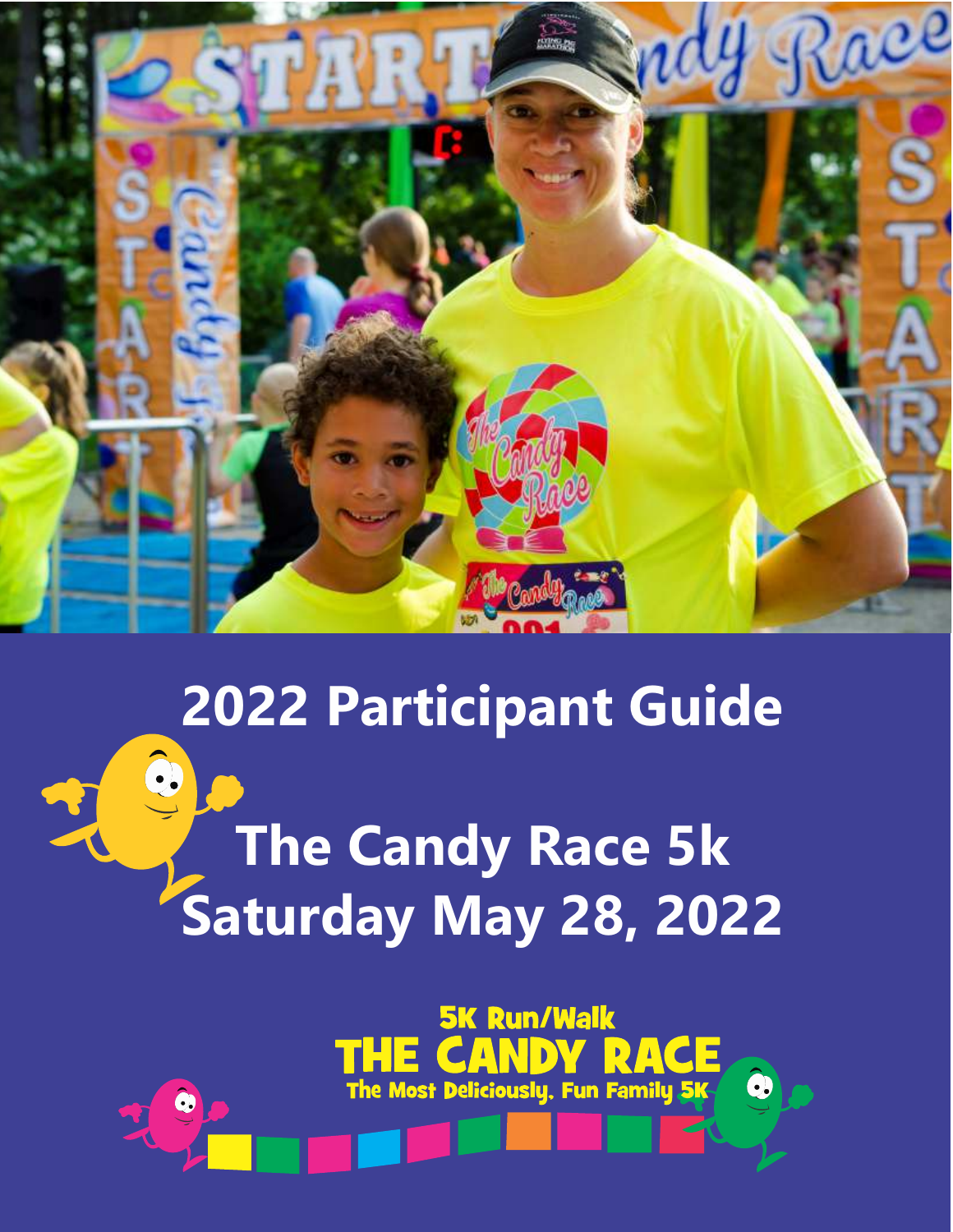#### **Welcome**

Thank you for registering for the upcoming Candy Race 5k at Sawyer Point Park in Cincinnati. I am greateful and appreciative of your support as we try to get back into the full swing of things. The last time we held a full Candy Race was in 2019! Needless to say we are looking forward to it and hope you are too.

I also did want to take the moment to thank a number of organizations. The City of Cincinnati Parks and Recreation Department has been so supportive of this event from the very start and they are the nicest people to work with. Without their support through the permitting process we could not host this event.

Thank you to our candy sponsor, Perfetti van Melle, who are the makers of great brands such as Mentos and Airheads to name a few. This is the second year of their sponsorship.

Thank you to the Dragonfly Foundation. In 2014, I approached them and asked if they would be our charity partner. I was surprised when they wanted to first interview me. I thought they would just say "Yes!" Well I soon found out that they also wanted to ensure the right partner was working with them and that this was a good match. Well this is our ninth year now and I am so thankful for their support and encouragement.

Thank you to all the volunteer who make this possible. This event is completely impossible without their help.

Lastly, thank you to all the participants who have joined us over the years. We thank you and love to see your smiling faces on Saturday morning.

Have a great race

Peter Race Director

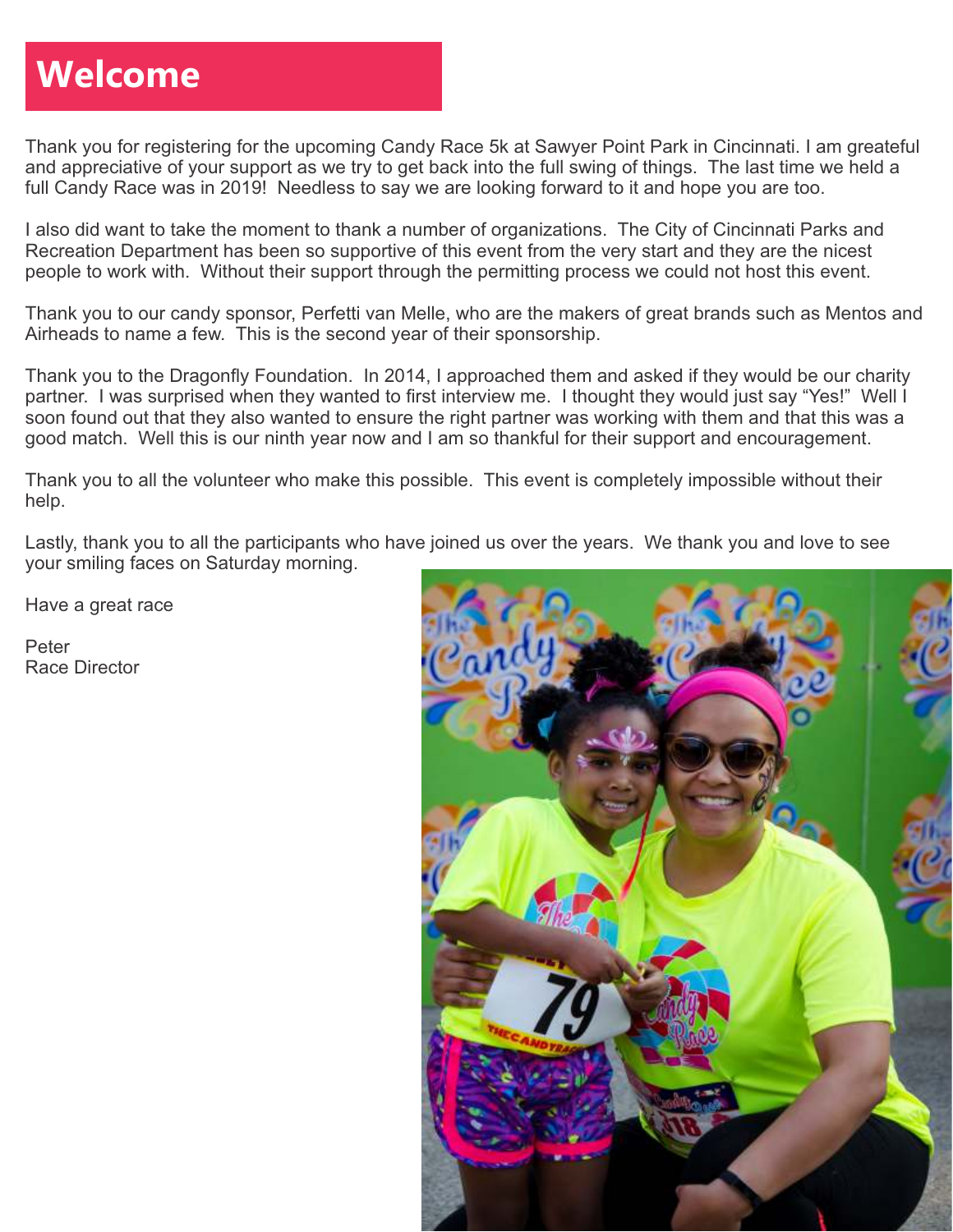#### **Venue**

Sawyer Point Park 705 E Pete Rose Way Cincinnati, OH 45202

Parking is located near the park. Be prepared to pay around \$5 per vehicle.

## **Packet Pickup**



### **Animals**

For safety purposes and because our insurance does not permit it, only service animals are allowed at our events. A service animal is a working animal, not a pet.

**Please do not bring your animals to the event.** 

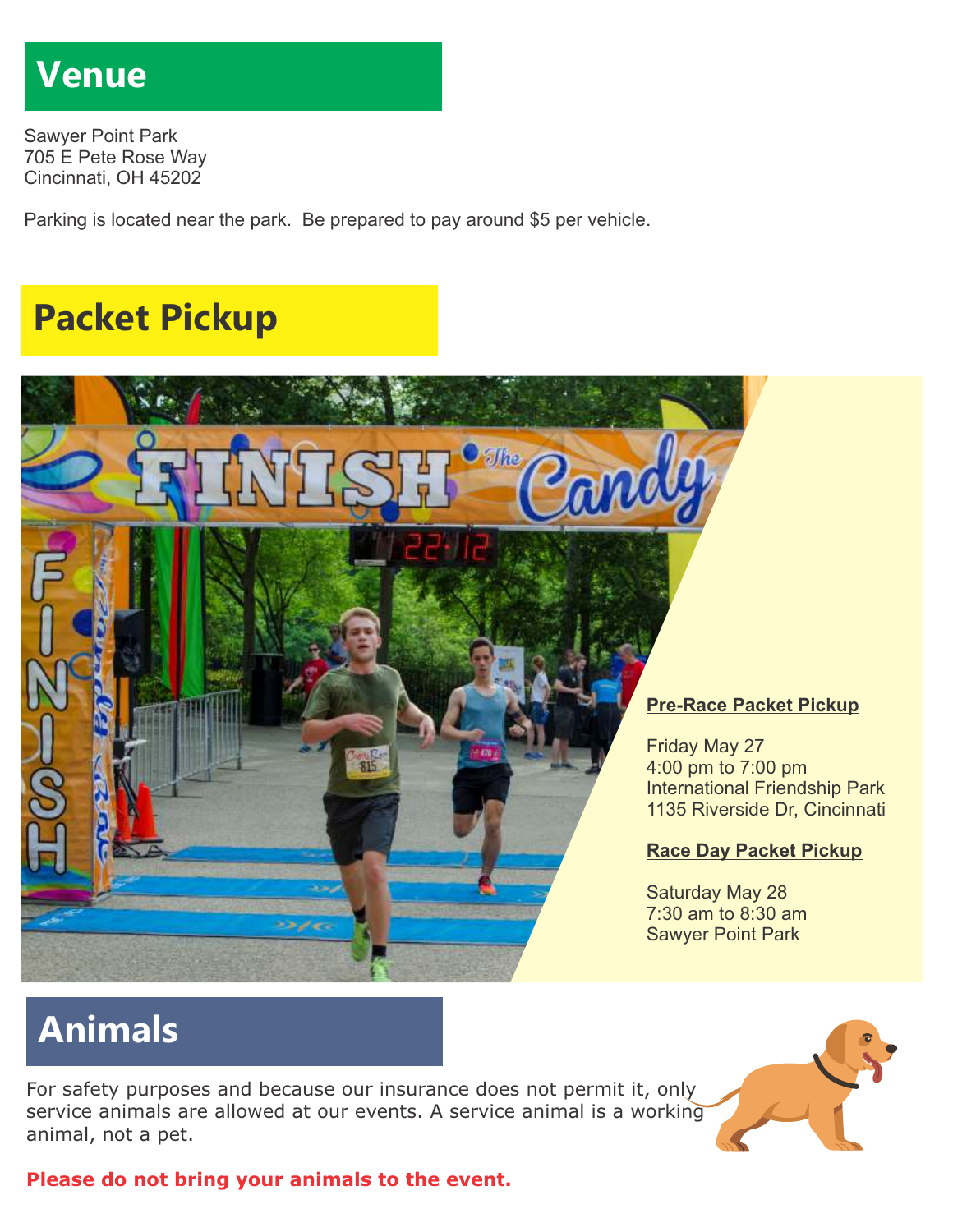#### **Start Times**

**Little Jelly Tot Dash: 8:30 am 5k Run/Walk: 8:35 am**

#### **Awards**

Top Overall Male and Female

Top Age Group male and Female

- 14 years and under
- 15 to 19 years
- 20 to 29 years
- 30 to 39 years
- 40 to 49 years
- 50 to 59 years
- 60 and Older

#### **Start Order**



In order to ensure you run or walk with participants of your own pace, you should self seed yourself based on your anticipated race pace. Faster runners to the front, joggers in the middle, walkers and strollers towards the rear.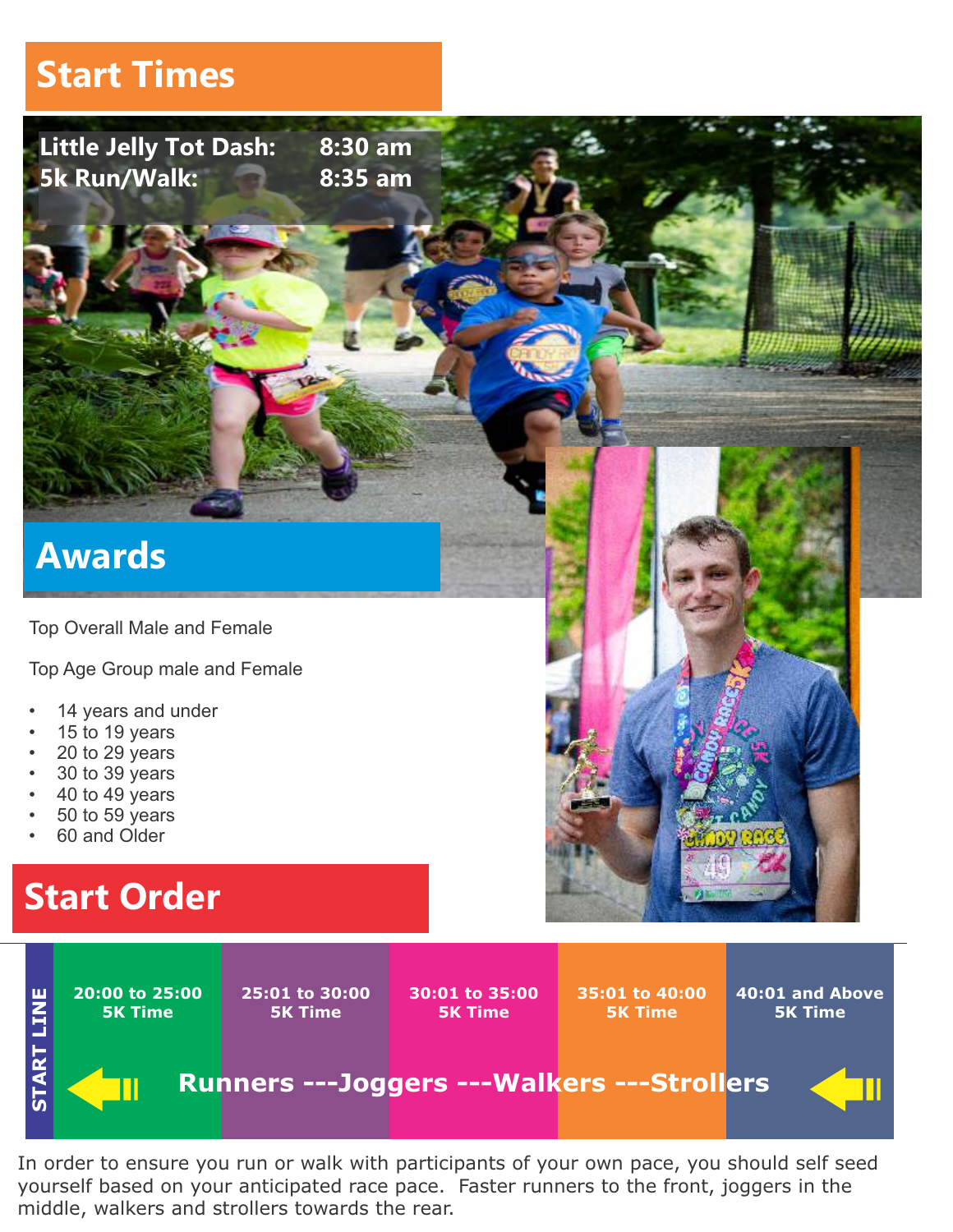## **Bibs and Timing Chips**

When you check in for the 5k event, you will receive a white envelope. Your envelope will have your name on it and inside the envelope will be your bib number, timing chip and two twist ties.

You will need to use the twist ties to attach the timing chip to one of your shoes (see photo sequence below). Please DO NOT attach the chip to your shoe with your shoe laces as this can break the chip and cause you to not receive a time.

#### **How to Correctly Attach the Timing Chip to Your Shoe**



Step 1:

Weave the two twist ties through the laces of your shoe.



#### Step 2:

Insert the twist ties through the holes in the timing chip.

#### **VERY IMPORTANT**

**Please ensure you have your timing chip with you at the event. When you finish, your chip will serve as your "ticket" to receive a medal and a bag of candy.** 

**We do this to ensure that only eligible participants receive the goodies.**

**When you finish, make your way to the registration tents, hand in your chip, they will give you a medal and a bag of candy.**



Step 3:

Twist the ties to secure the chip.

Timing chips will be collected after you have completed your race.